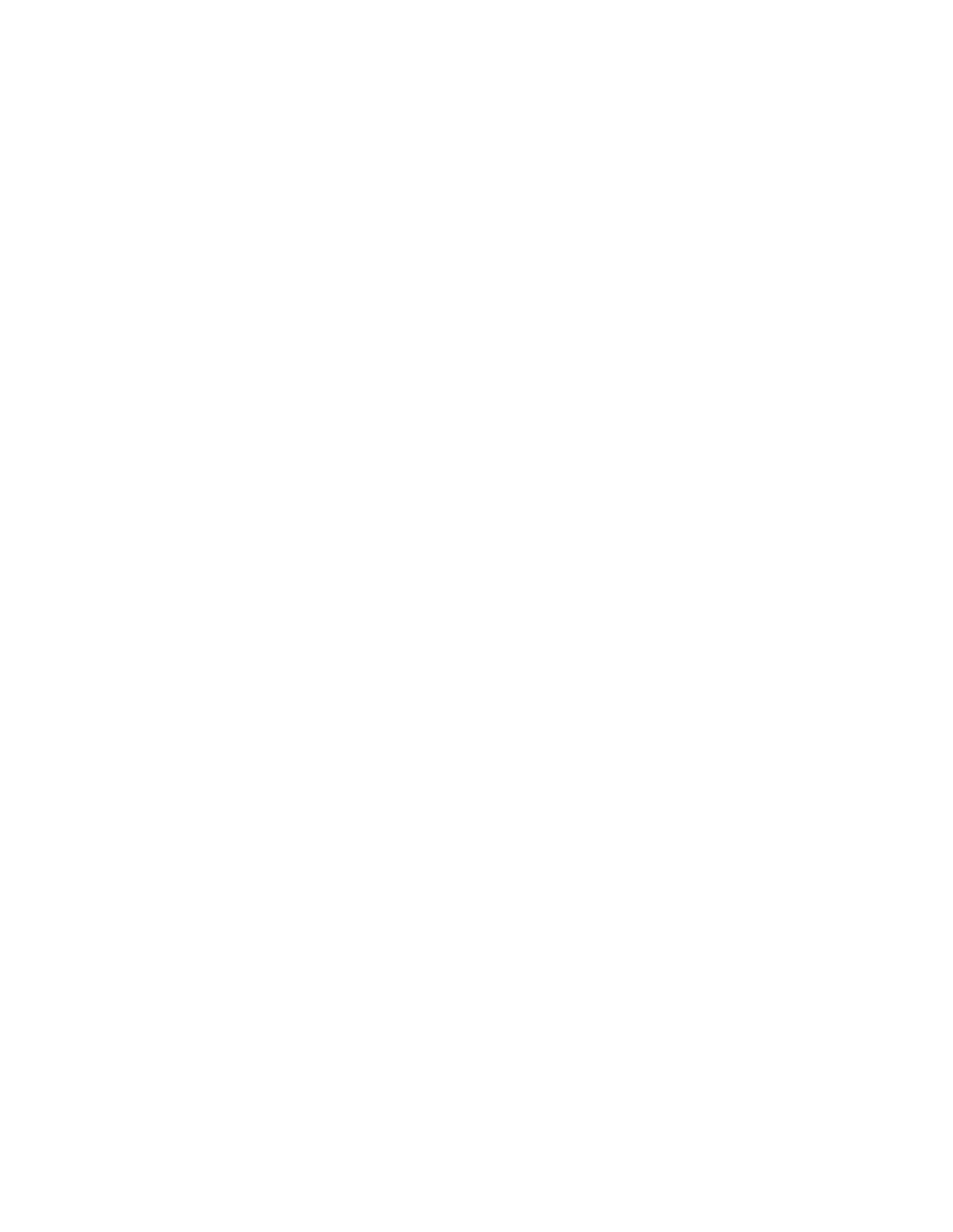

#### **VISION STATEMENT**

**To become the number one investment destination in the Central Region and a strong force nationwide.**

#### **MISSION STATEMENT**

**"It exist to harness and deploy the resource potential of the district to improve the living conditions of the people through equitable provision of services within the context of good governance and local economic development".**

### **CORE VALUES**

The following are the guiding principles of the Gomoa East District Assembly in the execution of its duties and delivering quality public goods;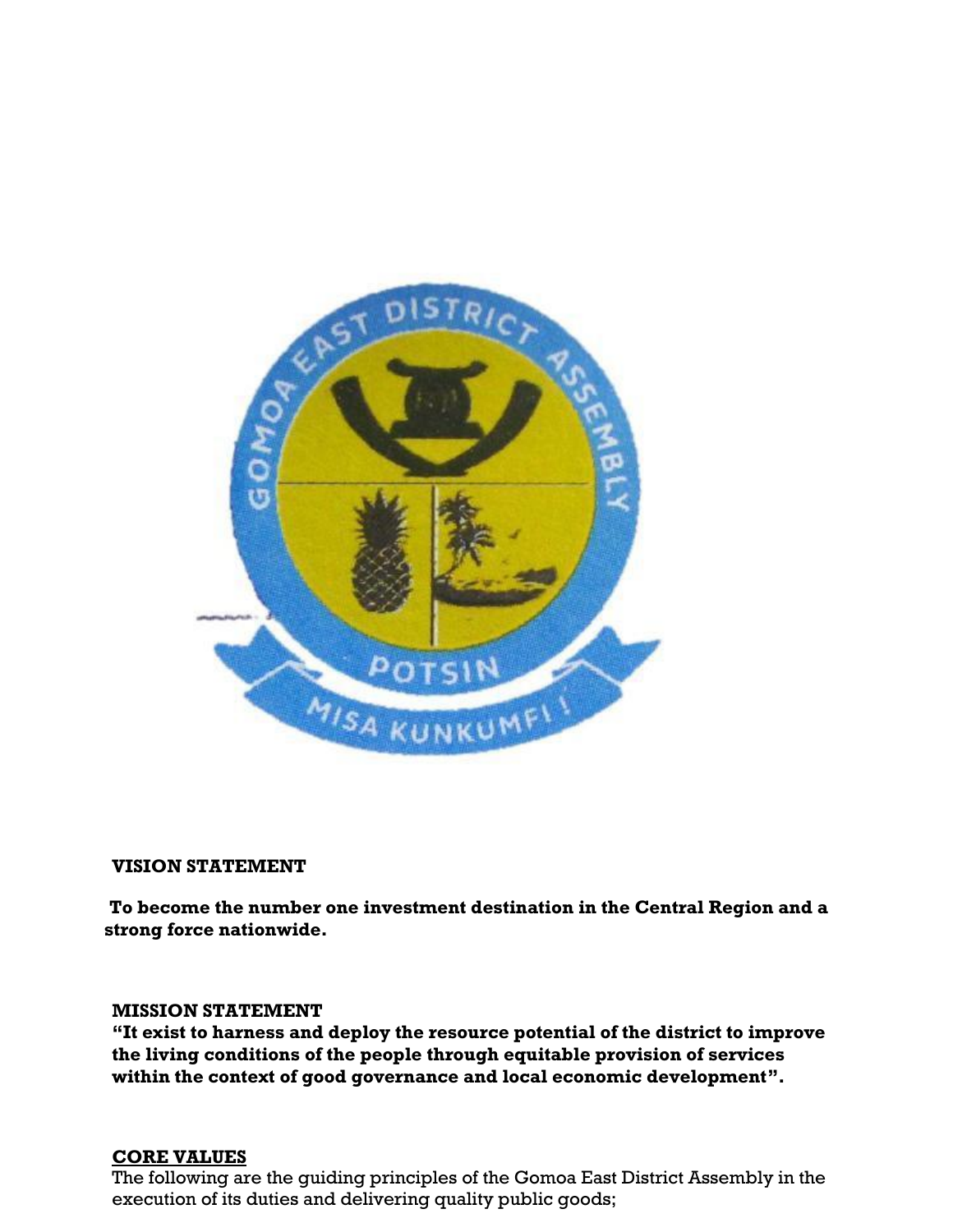- Citizen centeredness
- Professionalism
- Courteous Service Delivery
- Punctuality
- Sustainability
- Quality service

### **Effective Partnership**

We embrace long term sustainable partnerships with all stakeholders

### **Responsiveness / Diversity**

We understand and value the contributions of the people and priority needs of the Municipal.

### **Dedication and Discipline**

We keep our commitments with the dwellers and serve them with a sense of urgency.

#### **Safe and Accessible Neighborhoods**

We create a safe environment for the well-being of and for the people we serve*.*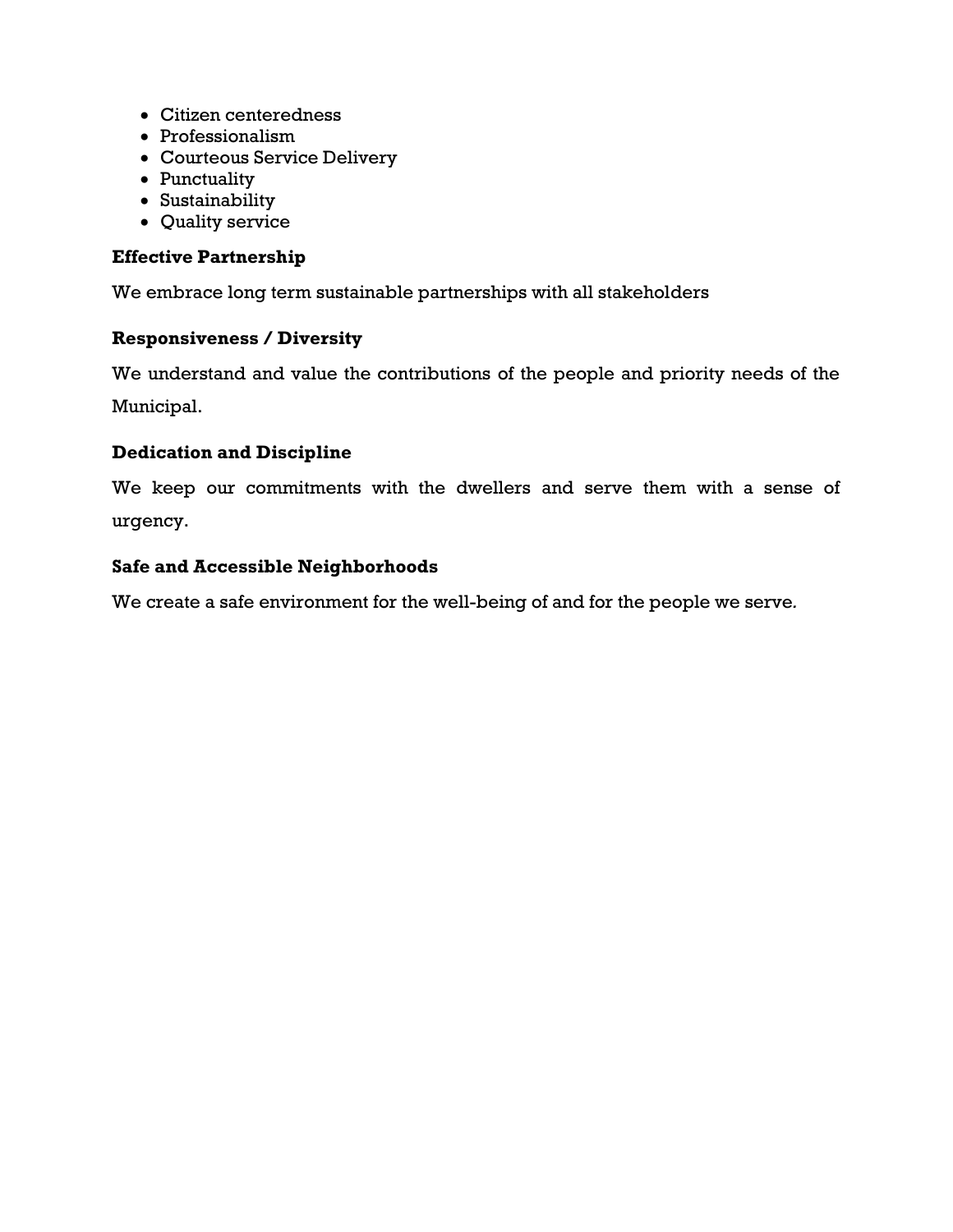# CHAPTER TWO FUNCTIONS (L.I 2340)

We are responsible for:

- Exercising political and administrative authority
- Controlling, regulating, inspecting, supervising, licensing of premises for carrying out any profession, occupation, trade or business.
- Issuance of Building and Development permits
- Marriage, Divorce, Births & Deaths registration.
- Issuance of Business operating licenses.
- Approval of planning schemes/layouts
- Development Control (orderly physical development of settlements).
- Waste Management
- Revenue Mobilization
- Fixing of Rates
- Providing basic Socio-Economic Infrastructure, including Schools, Markets, Water, Lorry Parks, sanitation facilities (Public and Institutional Toilets) Roads
- Promoting Local Economic Development
- Collaborating with the relevant National and Local Security Agencies to maintain security and public safety.
- Promoting justice by ensuring ready access to courts
- Legal Provisions and Guidelines

The Ablekuma West Municipal Assembly operates within the following legal provisions and guidelines:

- \* The Auction Sales Act, 1989 (PNDC Law 230).
- $\div$  The Liquor Licensing Act, 1970 (Act 331)
- The Control and Prevention of Bush Fires Act, 1990(PNDC Law 229).
- \* The Section 296 of Criminal Offence Act, 1960 (Act29) in respect of littering.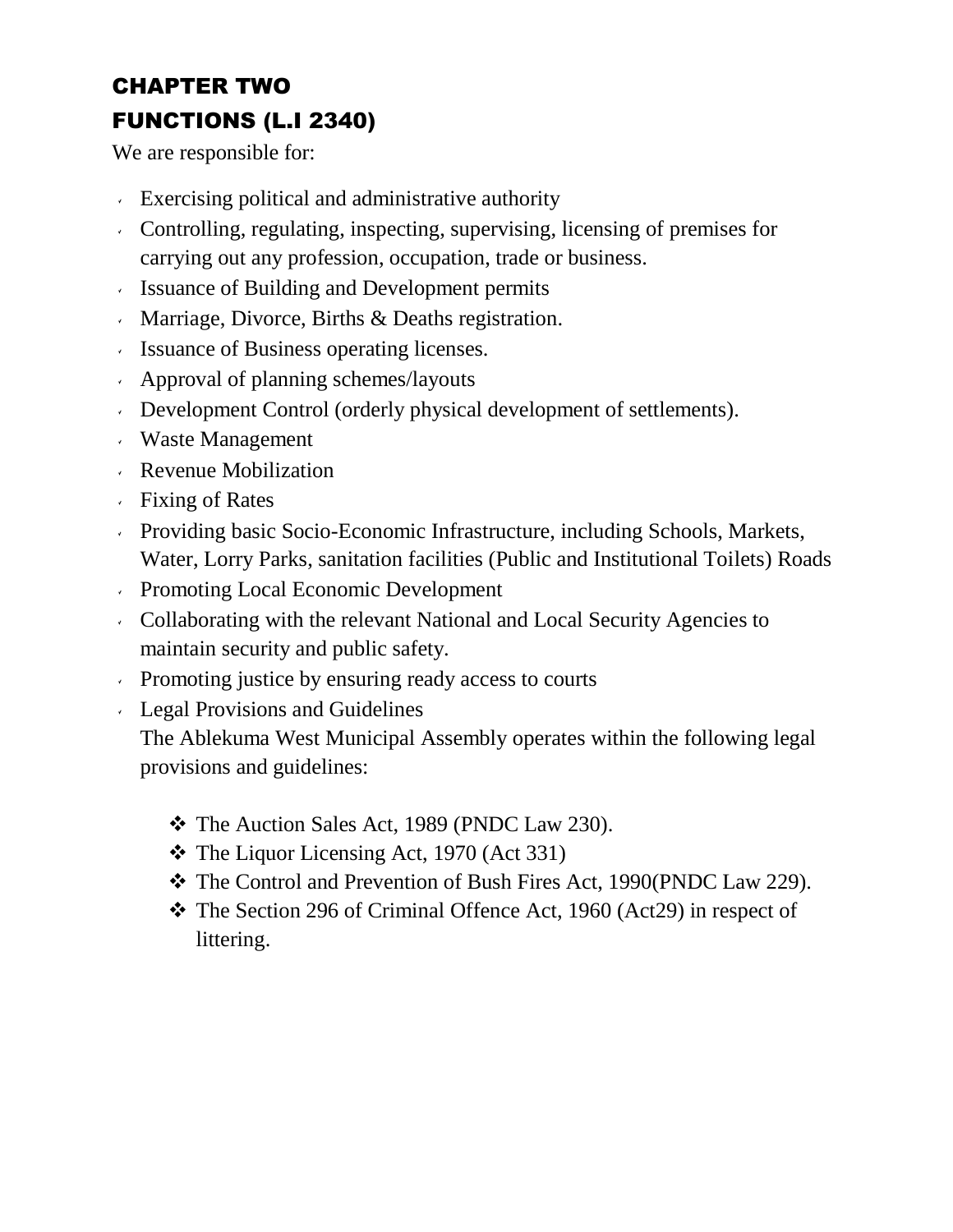- The 1992 Constitution of the Republic of Ghana
- Local Governance Act, 2016 (Act 936)
- Public Financial Management Act, 2016 (Act 921)
- Public Procurement Act, 2016, (Act 914)
- Spatial Planning Act, 2016 (Act 925)
- National Development Planning (System) Regulations, 2016 (L.I. 2232)
- Composite Budget Guidelines, 2018
- $\cdot$  Public Health Law, 2012 (Act, 851)
- Mental Health Act, 2012 (Act 846)
- Gazzetted Bye laws
- The Section 296 of Criminal Offence Act, 1960 (Act 29) in respect of stray animals.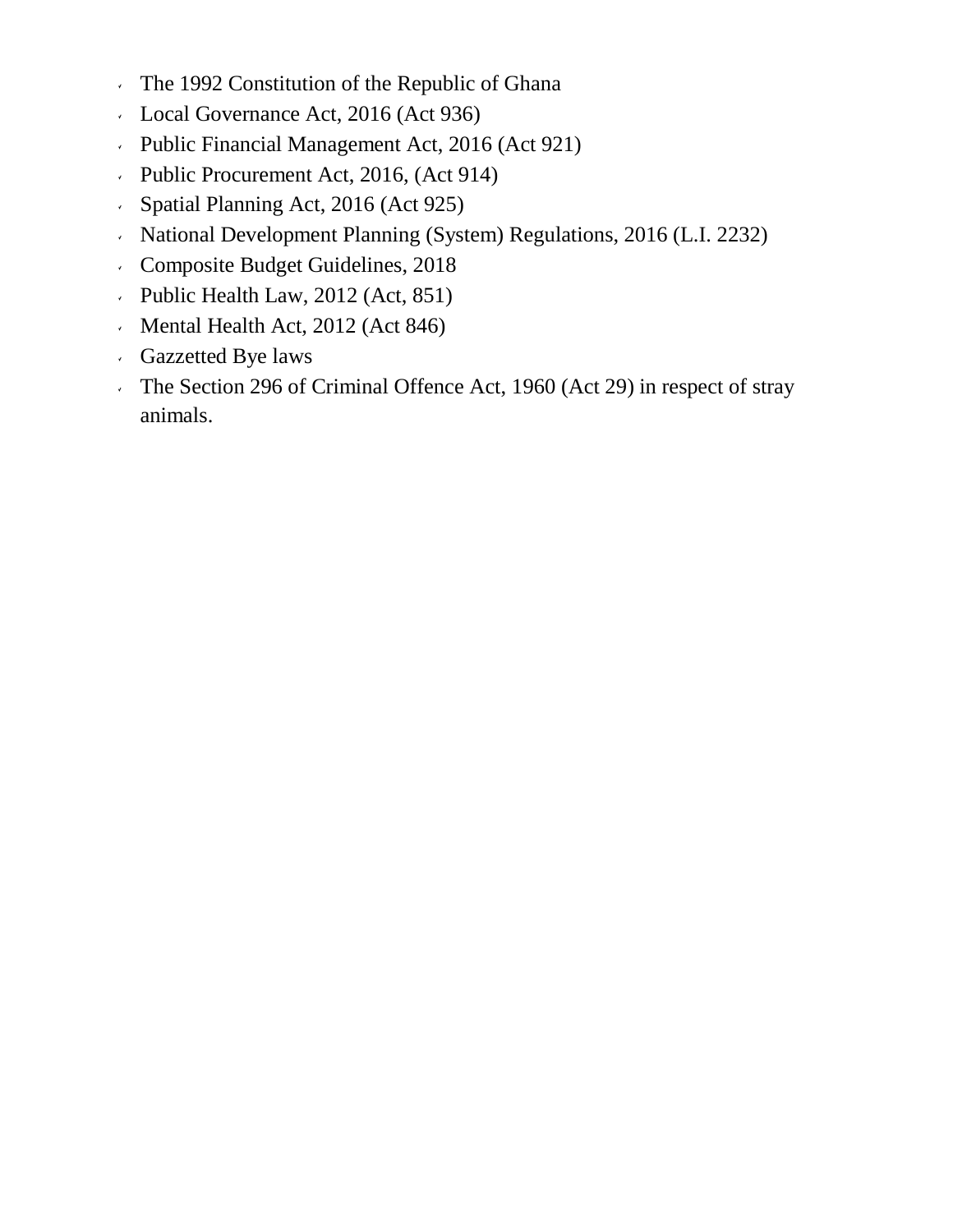# **CHAPTER THREE**

### 3.1 SERVICE STANDARDS

All Departments, Units and Agencies must, as a minimum, meet the following service standards:

- Serve citizens promptly and courteously at all service delivery points;
- Provide friendly and helpful service;
- Help service users make the right choices in accessing services;
- Provide appropriate signage and information desks;
- Answer calls promptly
- Respond to queries and complaints promptly;
- Respond to mail and email correspondence promptly;
- Encourage service users to make suggestions on how to better the service offered.

| <b>SERVICE</b>                                 | TIME FRAME (MONTHS/DAYS)                 |
|------------------------------------------------|------------------------------------------|
| <b>Issuance of Building permits</b>            | Within three (3) Months                  |
| Preparation and approval of planning           | Within six (6) Months or one year        |
| schemes/layout                                 | depending on the size of the settlements |
| <b>Issuance of business Operating Licenses</b> | Issuance Service after payment of        |
|                                                | required fees                            |
| <b>Issuance of Birth Certificate</b>           | Under ten(10) year, one (1Day)           |
|                                                | Above one (1) year one (1) Month         |
| <b>Issuance of Death Certificate</b>           | One $(1)$ day                            |
| Feedback on Complaints Lodged                  | Five (5) working days upon receipt       |
| Feedback on Correspondences                    | Seven (7) working days upon receipts     |
| <b>Ambulance Service</b>                       | Instant after a distress call            |
| Fire Service                                   | Instant after a distress call            |
| Police Service (Normal / Patrols)              | Instant after a distress call            |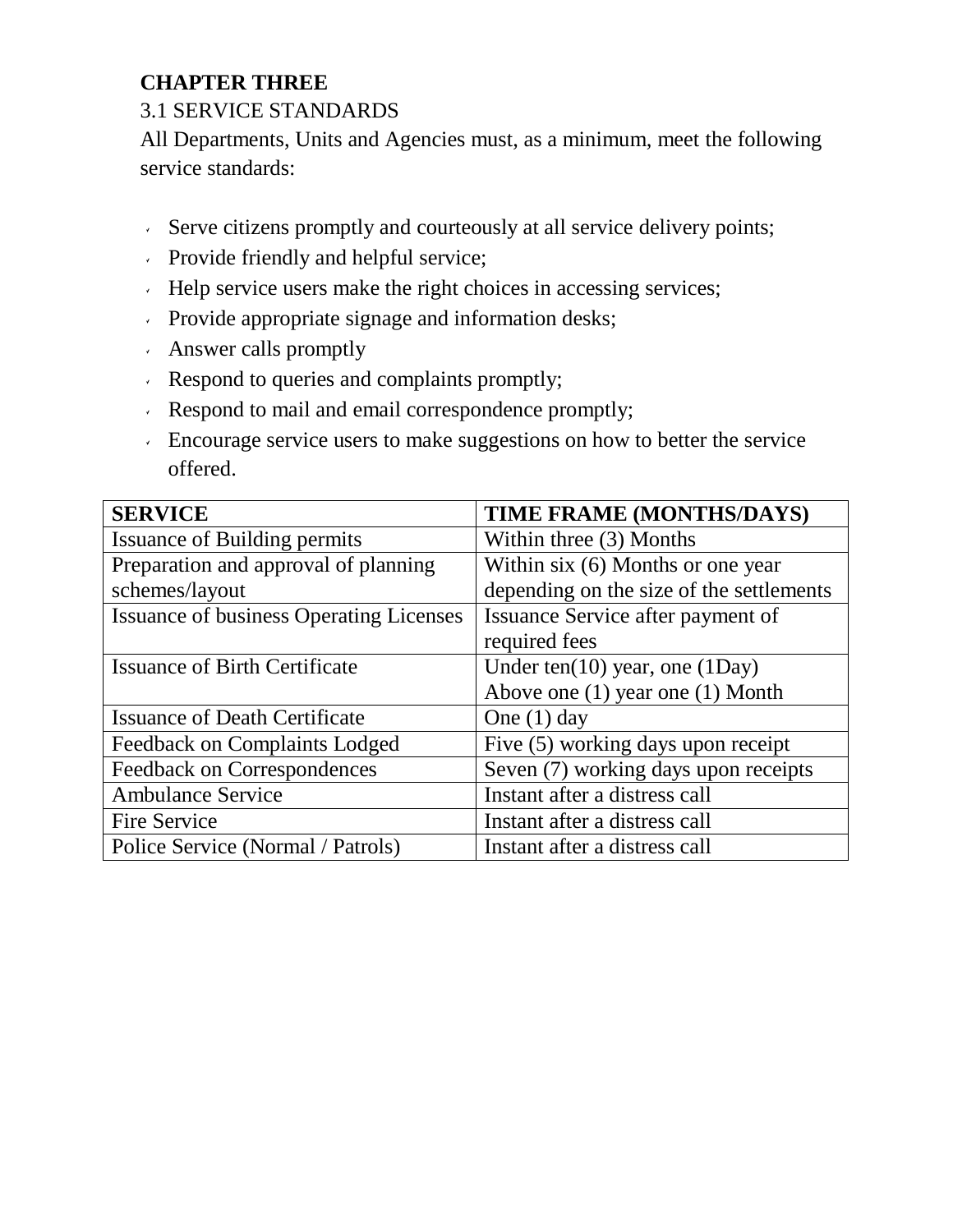### CHAPTER FOUR

### 4.1 PROCESSES IN OBTAINING SERVICES FROM DEPARTMENTS

## 4.1.1 BIRTHS, MARRIAGE, DIVORCE & DEATHS

| <b>SERVICE TYPE</b>             | <b>TIME FRAME</b>                                                           | <b>SERVICES</b>                                                                                                                                                                                                                                                                                                                                                                          |
|---------------------------------|-----------------------------------------------------------------------------|------------------------------------------------------------------------------------------------------------------------------------------------------------------------------------------------------------------------------------------------------------------------------------------------------------------------------------------------------------------------------------------|
| <b>Birth Certificate</b>        | Under one (1) Year One (1) day                                              | Produce weighing card<br>Fill a form<br>Pay approved fee<br>Issuing of Birth certificate                                                                                                                                                                                                                                                                                                 |
| Death Certificate               | Above one $(1)$ year one $(1)$ Month                                        | Fill a form<br>Form Sent to Dansoman<br>Polyclinic for vetting<br>To Accra for signing and<br>printing of certificate                                                                                                                                                                                                                                                                    |
| Already buried one (1)<br>Month | Newly deceased one day (1Day)                                               | Fill a form<br>Pay approved fee<br>Issuance of burial permit and<br>Death Certificate                                                                                                                                                                                                                                                                                                    |
|                                 | Already buried one (1) Month                                                | Fill a form<br>Pay approved fee<br>Issuance of burial permit and<br>Death Certificate                                                                                                                                                                                                                                                                                                    |
| Marriage Certificate            | 21 Days for publication of proposed<br>marriage                             | Complete the publish Form for Notice<br>of Registration at specified places for<br>21 days                                                                                                                                                                                                                                                                                               |
| Marriage Certificate            | Marriage Certificate issued within<br>$\checkmark$<br>5 days after marriage | Couple and two witnesses complete<br>Form of Registration (FR)<br>Couple submit FR with affidavit<br>Payment of approved fees<br><b>Issuance of Marriage Certificate</b><br>within five (5) days after marriage<br>NB: (Requirements for Marriage<br>Registration: Color copy of photo ID of<br>couple and two (2) witnesses, two (2)<br>passport pictures of each couple,<br>affidavit) |
| Divorce Certificate             |                                                                             | SEE REGISTRAR OF MARRIAGE<br>AT ASSEMBLY                                                                                                                                                                                                                                                                                                                                                 |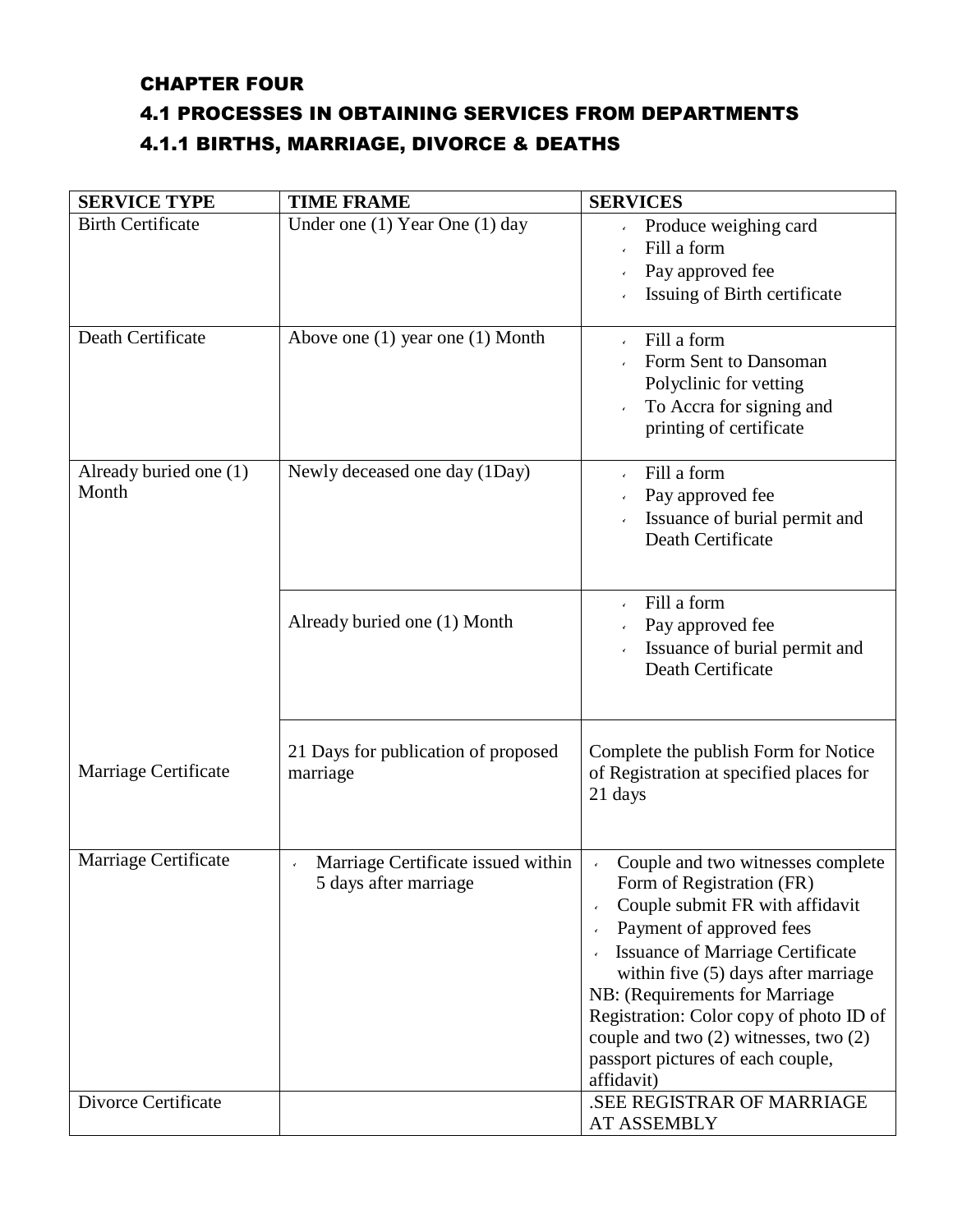| <b>STEPS</b>                     | <b>ACTION NEEDED BY CLIENT ASSEMBLY</b>                                                                                                                                                                                                                                                                                                                                                                                                                                                                                                                                                                                                                                                                      |
|----------------------------------|--------------------------------------------------------------------------------------------------------------------------------------------------------------------------------------------------------------------------------------------------------------------------------------------------------------------------------------------------------------------------------------------------------------------------------------------------------------------------------------------------------------------------------------------------------------------------------------------------------------------------------------------------------------------------------------------------------------|
| <b>STEP 1: PURCHASE OF FORMS</b> | Buy your development and building permit application<br>from and Jacket from the Finance Office of the Municipal.                                                                                                                                                                                                                                                                                                                                                                                                                                                                                                                                                                                            |
| <b>STEP 2: REQUIREMENTS</b>      | <b>BASIC REQUIREMENTS</b><br>Evidence of Land Ownership (Receipt Chiefs Consent)<br>$\bar{\mathbf{v}}$<br>Signed Site Plan (Must be endorsed by a qualified<br>Supervisor or equivalent)<br>Building Permit Jacket (To be obtained from Municipal<br>Finance Office)<br>Four (4) copies of Building Drawing (Drawing must be<br>endorsed)<br>Property rate payment receipt (For existing buildings)                                                                                                                                                                                                                                                                                                          |
|                                  | <b>ADDITIONAL REQUIEMENTS</b> (For multi-purpose and<br>multi-usage)<br>Four (4) copies of structural drawings approved by an<br>Architect or Structural Engineer<br>Soil test report<br>$\mathbf{v}$<br>Ghana National Fire Service report<br>$\mathbf{v}^{\top}$<br><b>Environmental protection Agency report</b><br>$\mathbf{v}$<br>Structural integrity report in case development has<br>$\mathbf{v}$<br>already commenced or is completed (for building<br>above 2-storey)<br>Drawings must be satisfied by a Structural Engineer or<br>Architect<br>Up to date business registration and operating permit<br>(for commercial organizations)<br>Property rate payment receipt (for existing buildings) |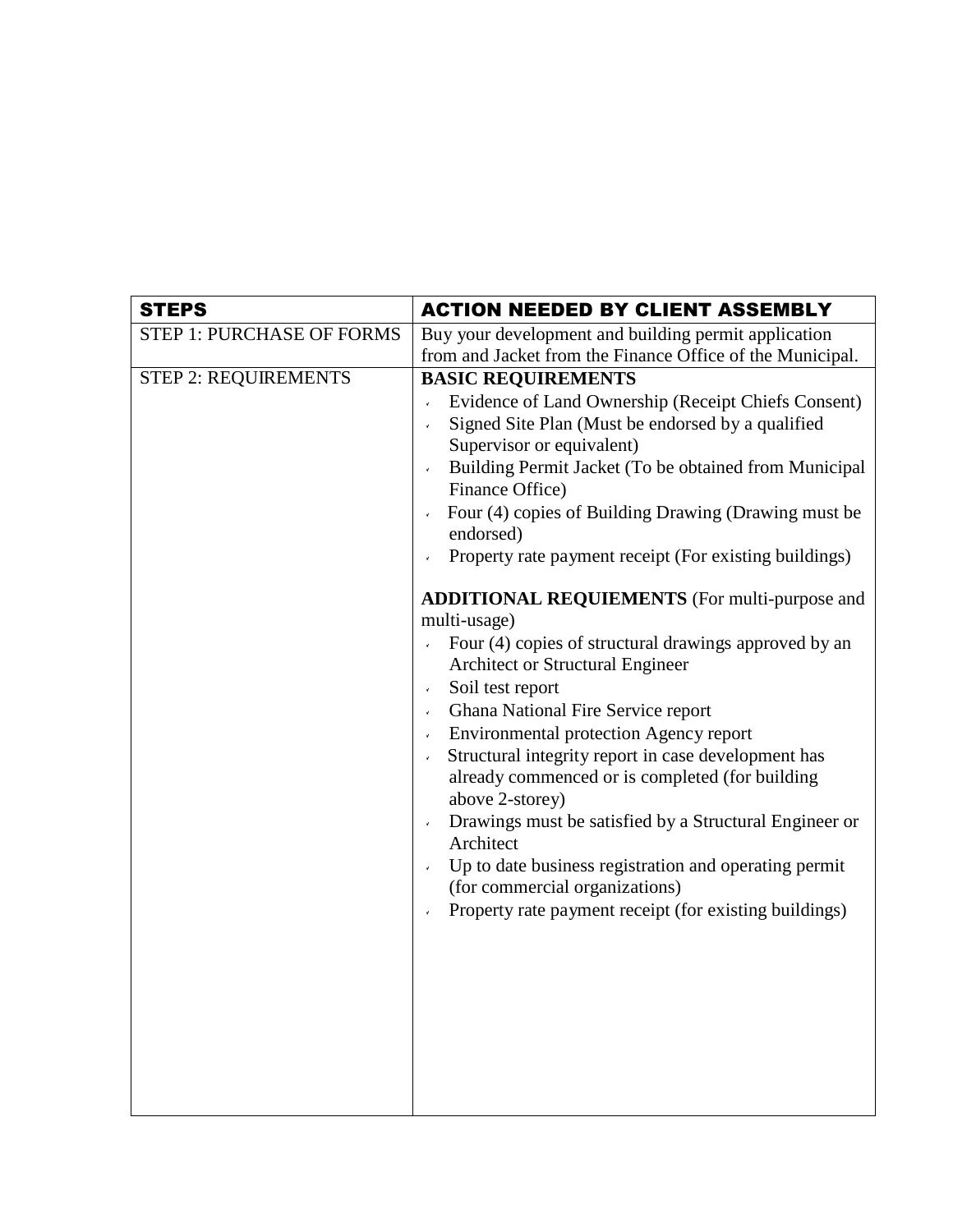## **5.1.3 WHAT WE EXPECT FROM THE PUBLIC:**

The Assembly experts full co-operation and compliance with its rules, regulations and procedures to ensure smooth service delivery: to access any of the services we provide:

- Business should be duly registered with the Registrar General Department and the Municipal Assembly:
- **Prompt payment of Property Rates, Business Operating Permits and Basic** Rates.
- $\overline{R}$  Rate payers are entreated to pay approved sums and collect receipts covering amounts paid.
- **Prompt report of unauthorized development, illegal connections and crime.**
- Active participation in all Communal Labour activities at the community level.
- $\sim$  Active participation in the various community level education programmes on sanitation, hygiene, revenue collection and Town Hall Meetings.
- $\sim$  Avoidance of littering of all forms and reports those that litter.
- Developers are entreated to produce valid development permits.
- $\sim$  Strict Compliance with by-laws of the Assembly.

# **5.1.4 DEALING WITH ENQUIRIES, COMPLAINTS AND GRIEVANCES**

- You can make your enquiry or lodge complaints at our Client Service Center or by contacting our hotline on
- $\vee$  We aim to acknowledge and respond to your written communication within seven (7) working days.
- $\sim$  Our suggestion box has been placed at a conspicuous location to take your suggestion on daily basis and we commit to providing feedback within five (5) working days upon receipt.
- If we cannot fully provide an answer to your query within that specified time, we will provide you with an interim response and advice you as to when a final response can be expected.
- $\vee$  We aim to investigate your complaints, provide you with the proposed action to solve it, and seek your feedback about the proposed action within seven working days of receiving your complaint.
- $\vee$  We aim to follow up with you on executed action to make sure it has been executed within the specified period and seeking feedback about the final result.
- If you are not satisfied with the proposed action, we will provide you with the right to raise a grievance to the office of the Presiding Member.